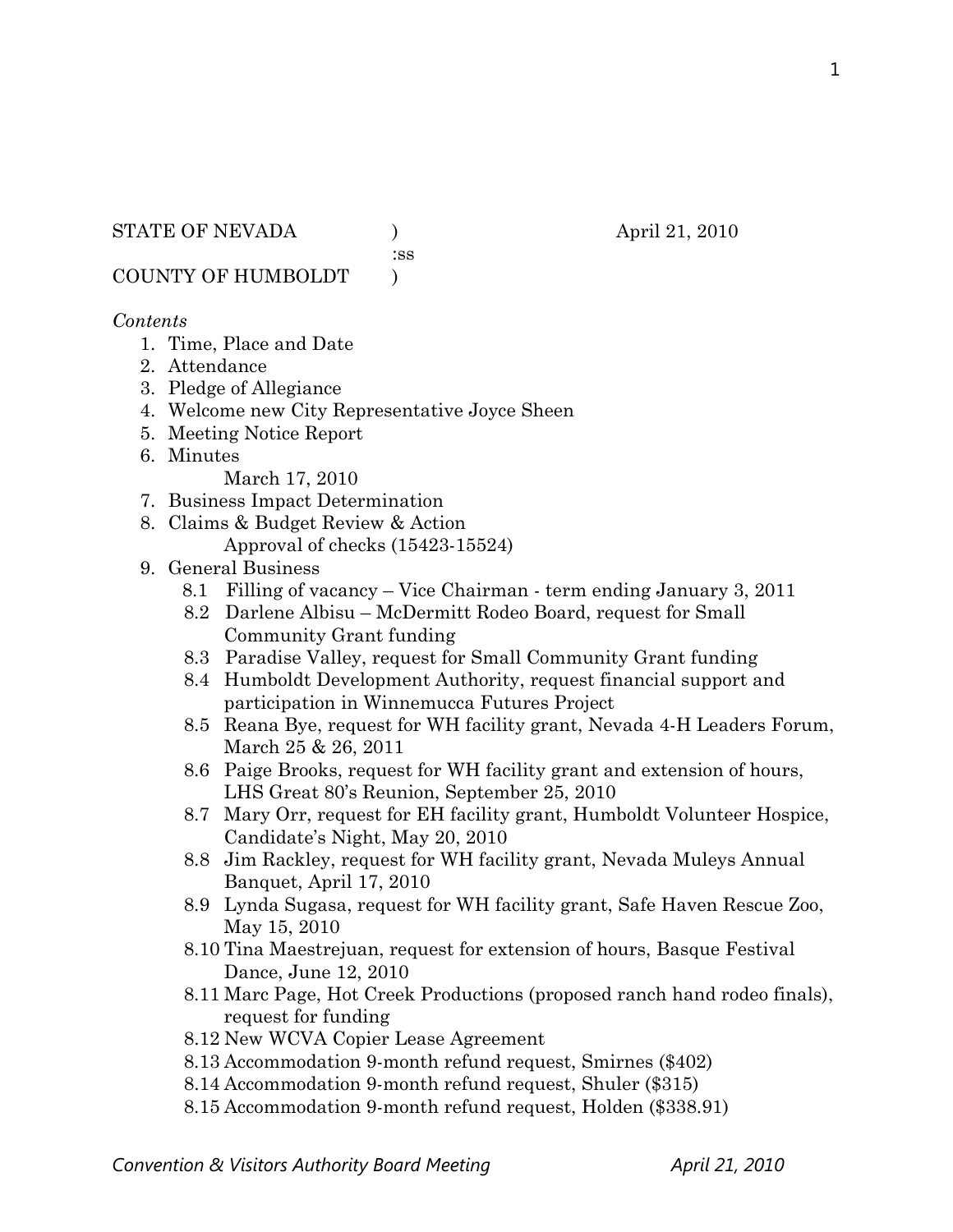- 8.16 Accommodation 9-month refund request, Newmont Mining Corp. (\$603)
- 8.17 Accommodation 9-month refund request, Trowbridge (\$632.50)
- 8.18 East Hall repairs & upgrades and possible grants status
- 9. Director's Report
	- 9.1 Financial reports on WCVA events
	- 9.2 Senior Pro Rodeo Finals possible contract extension
- 10. Board Secretary & Counsel Report
	- 10.1 Monthly report including compliances
	- 10.2 Chamber of Commerce report
	- 10.3 Report on delinquencies
	- 10.4 Possible change of meeting date from May 19 to Thursday, May 20 to include annual budget hearing & adoption
	- 10.5 Propane car display update
	- 10.6 Confirming last meeting's action on electronic sign maintenance agreement
	- 10.7 Confirming last meeting's action on approval of FY 2011 Tentative Budget
- 11. Board Administrator
	- 11.1 March reports
	- 11.2 Establish separate project reserve fund
	- 11.3 Options to diversity cash investments
- 12. Other Reports
- 13. Next Meeting Date
- 14. Adjournment

## **MINUTES APRIL 21, 2010**

- **1. Time, Place and Date.** The Winnemucca Convention and Visitors Authority met in regular session in full conformity with the law at the Winnemucca Convention Center, West Hall, Winnemucca, Nevada at 3:00 pm on Wednesday, April 21, 2010 with Chairman Terry Boyle presiding.
- *2.* **Attendance.** *Convention and Visitors Authority Board Officials Present:*

| Chairman and Hotel Representative    |  |
|--------------------------------------|--|
| Treasurer and Motel Representative   |  |
| Business Representative              |  |
| City Representative-sworn in by Bill |  |
| Macdonald on Tuesday, April 20, 2010 |  |
| Assistant Secretary and Counsel      |  |
| Board Administrator                  |  |
|                                      |  |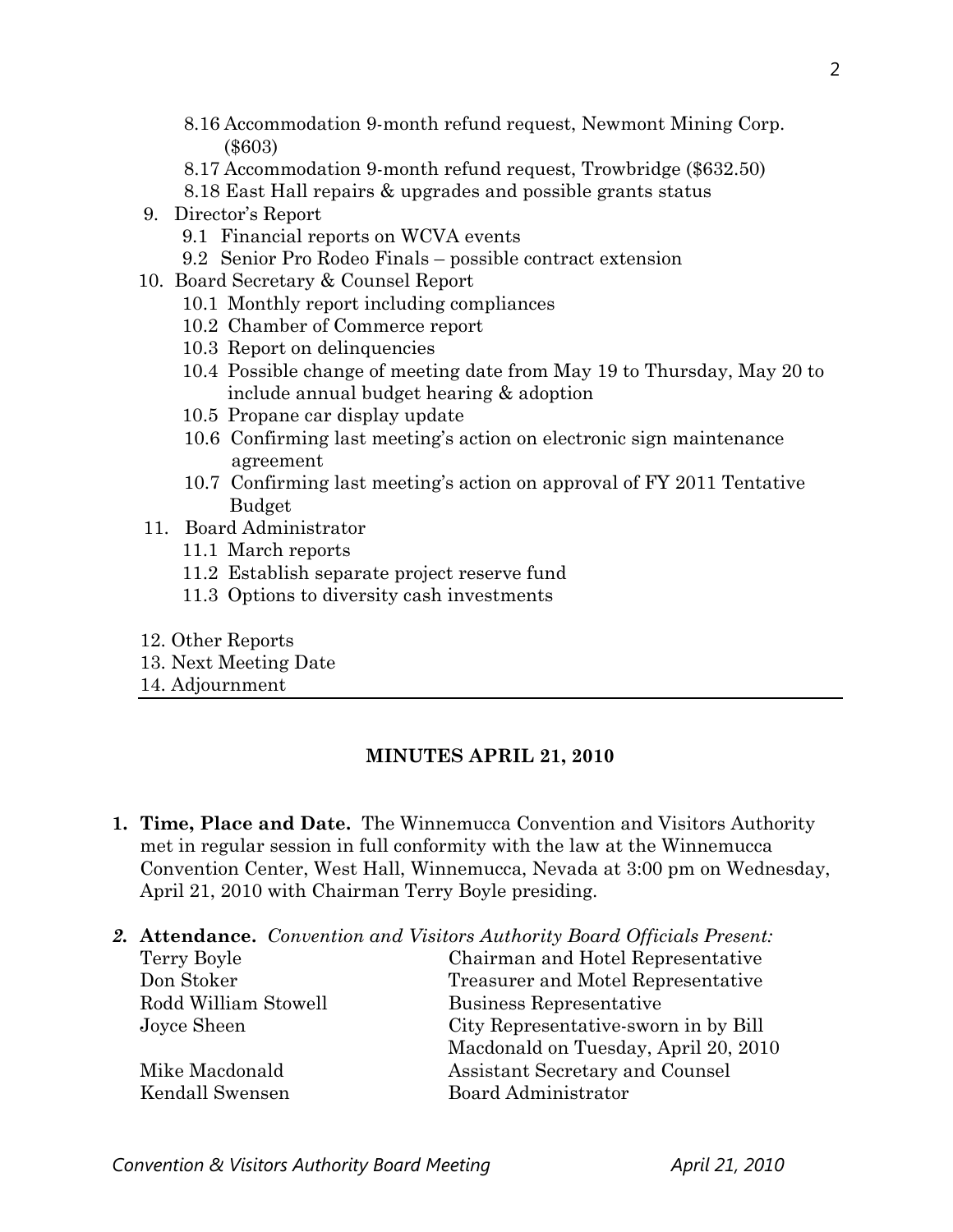*Convention and Visitors Authority Board Officials Absent:*  Dan Cassinelli County Representative Bill Macdonald Secretary & Counsel

| <b>Staff Members Present:</b> |                                 |
|-------------------------------|---------------------------------|
| Kim Petersen                  | Director                        |
| <b>Shelly Noble</b>           | Administrative Clerk            |
| <i><b>Others Present:</b></i> |                                 |
| Darlene Albisu                | McDermitt Rodeo Board           |
| Lynda Sugasa                  | Safe Haven Rescue Zoo           |
| Paige Brooks                  | LHS Great 80's Reunion          |
| Sharon Barton                 | Humb Co 4-H Program, UNCE       |
| Reana Bye                     | State 4-H Office, UNCE          |
| <b>Bill Sims</b>              | Humboldt Development Authority  |
| Pat Gray                      | Humboldt Development Authority  |
| Sue Hawkins                   | Newmont Mining Corp.            |
| Ken Hladek                    | <b>Family Stability Council</b> |
| Holly Rudy-James              | Winnemucca Publishing           |
| Pauline Salla-Smith           | Winnemucca Basque Club          |
| Dustin Boomhower              | Americorps VISTA                |
| <b>Brad Schultz</b>           | <b>UNCE</b>                     |
| Jeff Snyder                   | Newmont Mining Corp./HDA member |
| Mary Orr                      | Humboldt Volunteer Hospice      |
| Nicole Maher                  | Humboldt Volunteer Hospice      |

#### **3. Pledge of Allegiance.**

#### **4. Welcome new City Representative Joyce Sheen**

Mrs. Sheen has been appointed to represent the City of Winnemucca on this board due to Patty Herzog's resignation. She had a conflict at 3:00 and will arrive today as soon as she can.

#### **5. Meeting Notice Report.**

Chairman Boyle reported that notice, including meeting agenda, was posted by Shelly Noble by 9:00 am Friday, April 16, 2010 at Humboldt County Library, Court House, Post Office, City Hall and Convention Center West Hall. No persons have requested mailed notice during the past six months.

#### **6. Minutes.**

Prior meeting minutes of March 17, 2010 were reviewed. *Don Stoker made a motion to accept the minutes of the March 17, 2010 meeting. Motion carried, 3-0. Mrs. Sheen was not present.*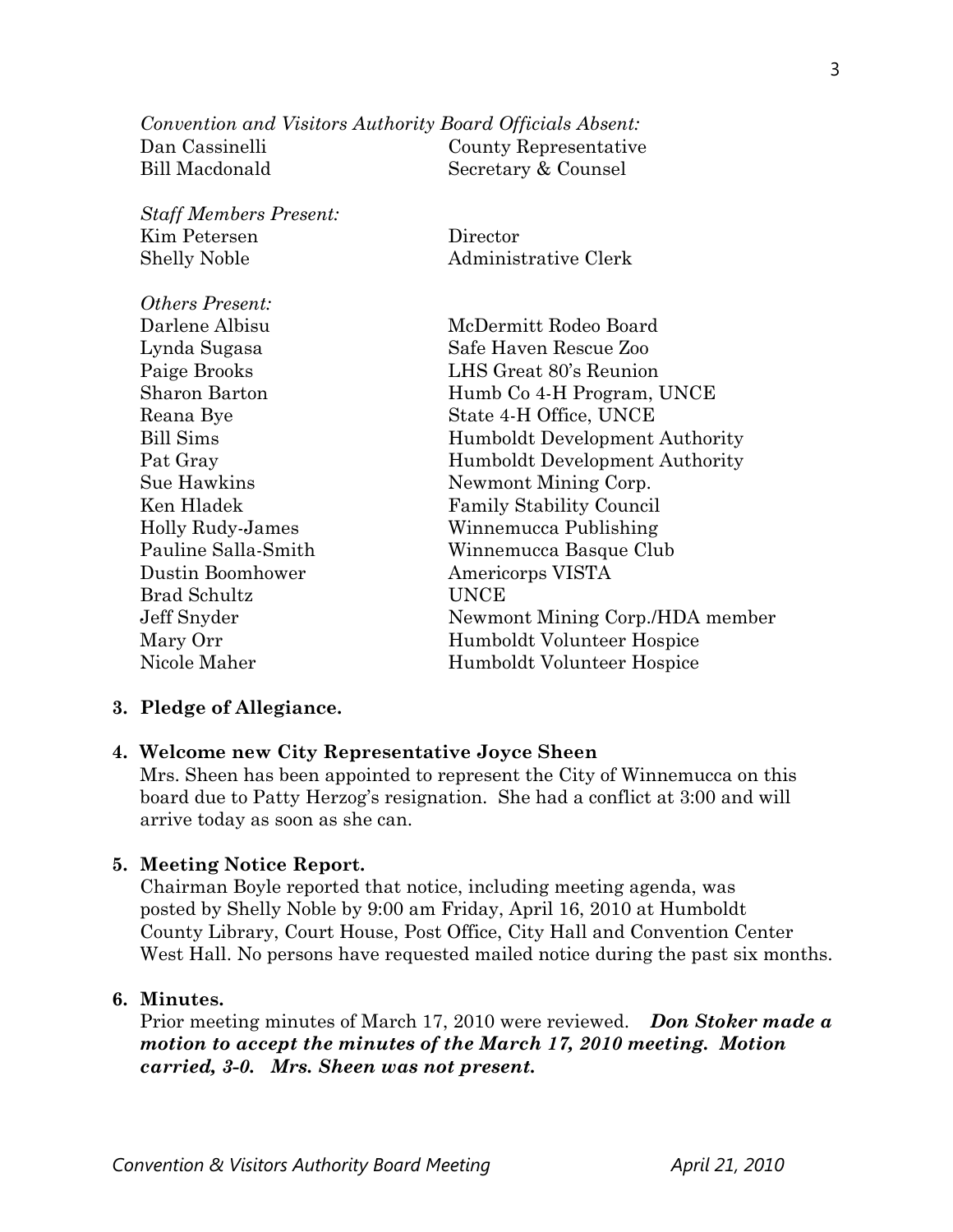- **7. Business Impact Determination.** After review of the April 21, 2010 agenda, *Don Stoker made a motion that no proposed agenda item is likely to impose a direct and significant economic burden on a business or directly restrict formation, operation, or expansion of a business. The motion carried unanimously, 3-0. Mrs. Sheen was not present.*
- **8. Claims.** The following claims were submitted for payment and approved on April 21, 2010:

CHECK NUMBERS AMOUNT 15423-15524 Nevada State Bank \$189,536.91

*Don Stoker made a motion to approve all claims as submitted. The motion carried unanimously, 4-0. Warrants approved later in the meeting, out of order, when Mrs. Sheen was present.*

## **9. General Business.**

**9.1 Filling of vacancy – Vice Chairman – term ending January 3, 2011**  Patty's resignation has left a vacancy in the position of Vice Chairman for the remainder of this year. Terry asked for someone to complete this term. Rodd has agreed to serve in this position. *Terry Boyle made a motion to accept Rodd William Stowell as WCVA Vice Chairman. This term ends January 3, 2011. Motion carried unanimously, 3-0. Mrs. Sheen was not present.* 

# **9.2 Darlene Albisu, McDermitt Rodeo Board, request for Small Community Grant funding**

As indicated in her letter to this board dated February 15, 2010, Mrs. Albisu is here tonight to request funds to assist with the production of the McDermitt Ranch Hand Rodeo on July 3 & 4, 2010. Past treasurer Reina Youngberg did not return the rodeo's financial records to the board upon her moving to Idaho. They do have the event checkbook and Mrs. Albisu reported that there is approximately \$3,000 in the checking account. She brought in a tentative budget for this event showing a shortage of \$5,890. This board has already approved almost \$20,000 this fiscal year for improvements to the McDermitt Community Hall. This is \$10,000 over their annual allocation of \$10,000. The McDermitt Community Board has been a past source of funding for this rodeo but do not have the funds this year. Instead of funding this as a Small Community Grant, *Terry Boyle made a motion to approve a \$6,000 underwriting to the McDermitt Rodeo Board for expenses incurred producing the McDermitt Ranch Hand Rodeo on July 3 & 4, 2010. This will be part of Cooperative Funding so WCVA will require that they provide profit and loss information to this board after the event. Motion carried unanimously, 3-0. Mrs. Sheen was not present.*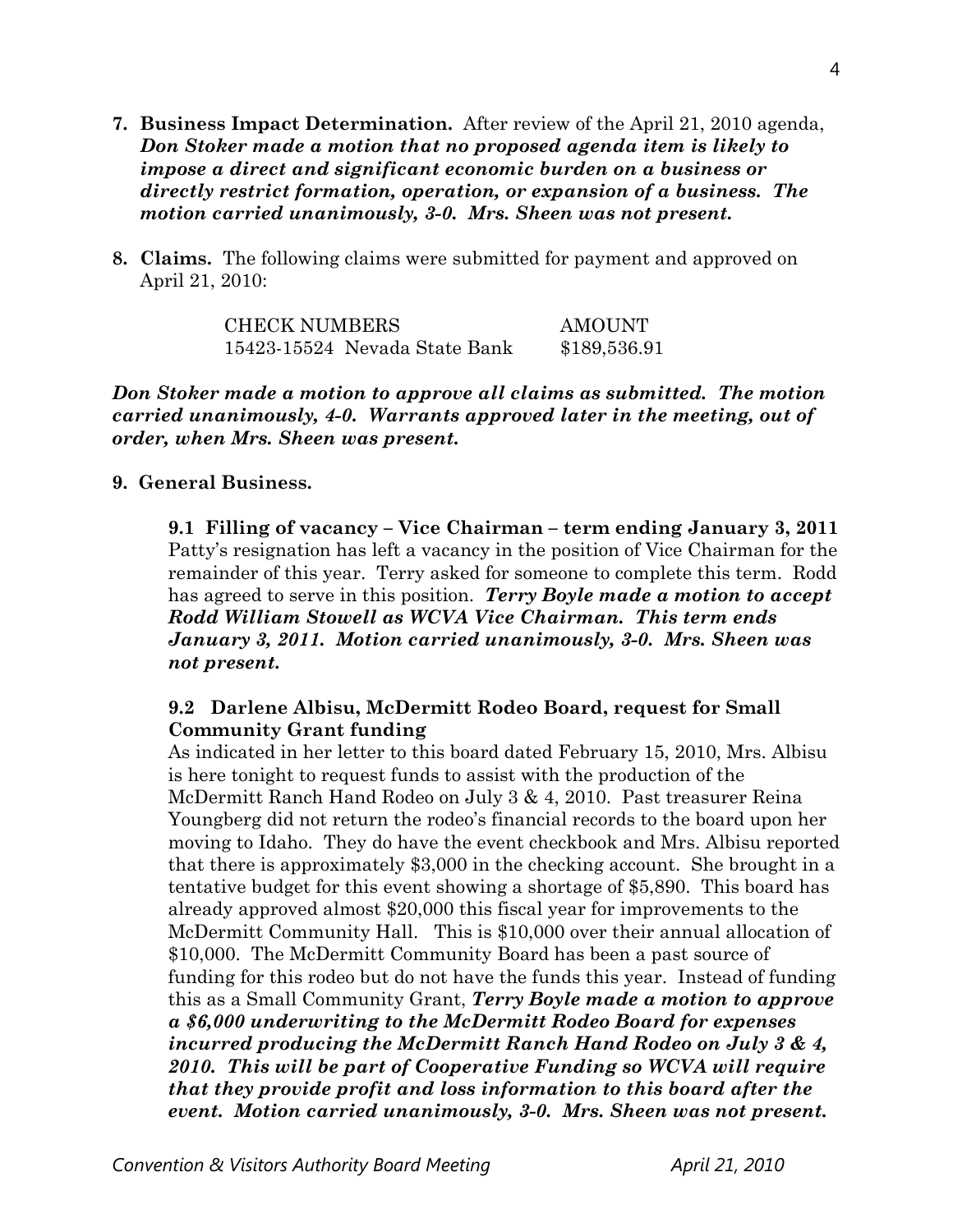**9.3 Paradise Valley, request for Small Community Grant funding**  The Paradise Valley Community Board is requesting \$887.89 to cover the cost of advertising for last fall's Chili Cook-off. *Don Stoker made a motion approving \$887.89 in Small Community Grant funding for the Paradise Valley Community Board's advertising expenses for last fall's Chili Cook-off. Motion carried unanimously, 3-0. Mrs. Sheen was not present.* 

## **9.4 Humboldt Development Authority, request for financial support and participation in the Winnemucca Futures Project**

Bill Sims and Pat Gray are here today to discuss the Winnemucca Futures Project which they believe will help the community to plan for sustainable growth in the future. We all are aware of several groups that have attempted to tackle this issue, some with moderate success. HDA would like to build on a community workshop that was held here in February. This workshop was moderated by a company called Innovative Leadership (IL). The individuals that attended felt that the IL approach was unique and could be successful if we could get "buy in" from the community. The information packet that was included in the board packets explains the process in detail. To proceed, HDA needs a \$40,000 commitment and is looking to many sources for this funding. The plan to raise this amount is:

|           | • Nev CDBG Grant           | \$10,000 |
|-----------|----------------------------|----------|
| $\bullet$ | Humb Development Authority | \$9,500  |
|           | • City of Winnemucca       | \$3,500  |
|           | • Humboldt County          | \$3,500  |
|           | $\bullet$ WCVA             | \$3,500  |
|           | • Chamber of Commerce      | \$3,000  |
|           | Barrick                    | \$3,500  |
|           | • Newmont                  | \$3,500  |
|           |                            |          |

*Don Stoker made a motion approving \$3,500 in support of the Winnemucca Futures Project. Motion carried unanimously, 4-0.* 

#### **9.5 Reana Bye, request for WH facility grant, Nevada 4-H Leaders Forum, March 25 & 26, 2011**

Ms. Bye is representing the Nevada state 4-H organization and is requesting the use of the West Hall for their Leaders Forum on March 25 & 26, 2011. Each year the state 4-H office holds these meetings to train 4-H leaders throughout the state. *Terry Boyle made a motion approving a \$1,400 WH facility grant (WH, 2 days @ \$600 and kitchen, 2 days @ \$100) for the Nevada 4-H Leaders Forum on March 25 & 26, 2011. Nevada State 4-H is responsible for any other convention center charges. Motion carried unanimously, 4-0.*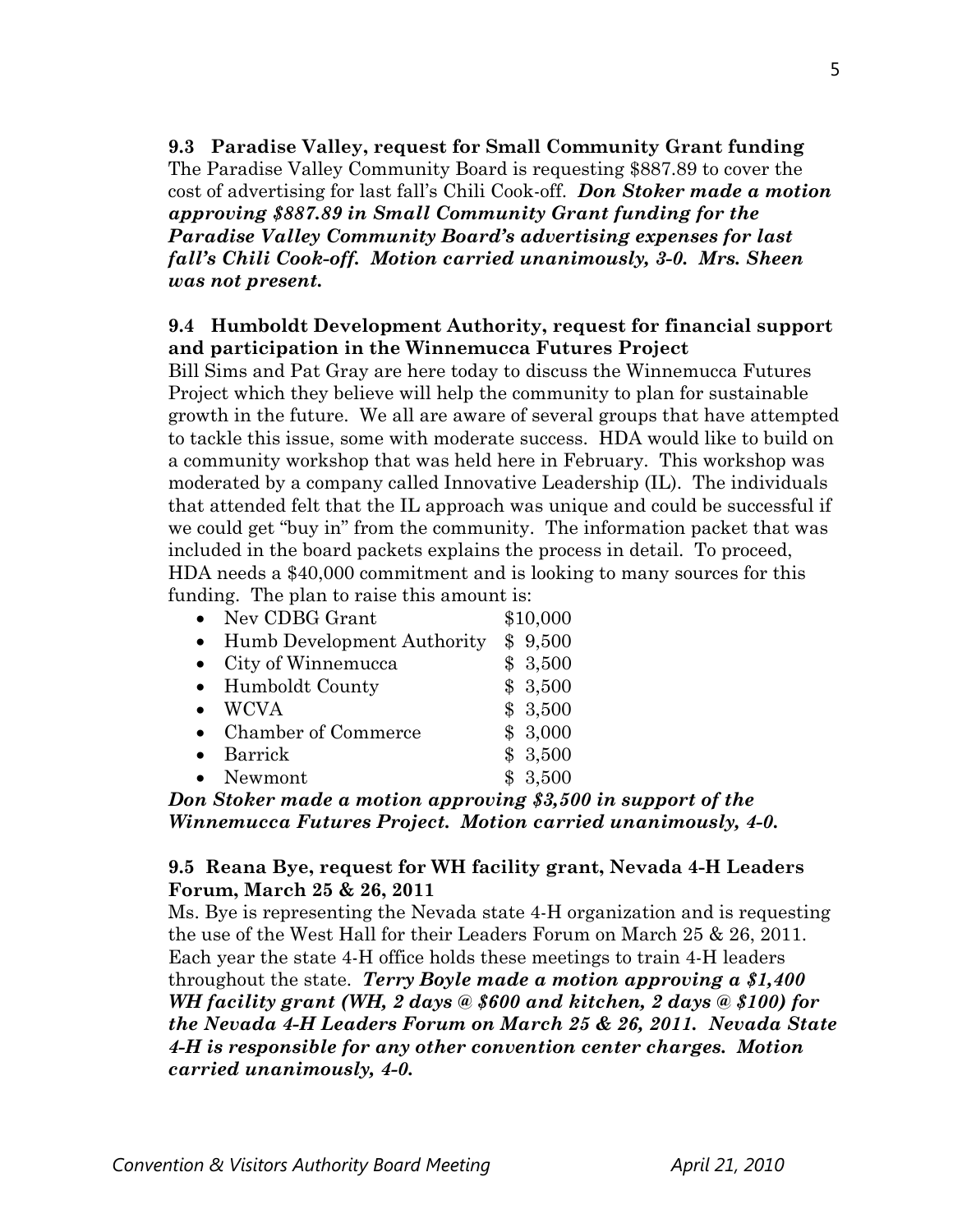**9.6 Paige Brooks, request for WH facility grant and extension of hours, LHS Great 80's Reunion, September 25, 2010** 

Paige is representing a group organizing a reunion of all Lowry graduates of the 1980's. It is being held in conjunction with an LHS football game the previous evening. She would like to request the use of the West Hall for this reunion and an extension of hours to 3 am. *Don Stoker made a motion approving a \$600 WH facility grant and an extension of hours to 3 am for the LHS Great 80's Reunion to be held on September 25, 2010. The reunion committee will be responsible for any other convention center charges. Motion carried unanimously, 4-0.* 

# **9.7 Mary Orr, request for EH facility grant, Humboldt Volunteer Hospice, Candidate's Night, May 20, 2010**

Mary Orr and Nicole Maher are requesting an EH facility grant for Humboldt Volunteer Hospice's Candidate's Night on May 20, 2010. This will be a "Meet and Greet" before June's primary election. Since this is a fundraiser for hospice, they are going to ask for a \$5 donation at the door to those attending along with a \$100 table fee from each candidate. There will also be a no-host bar. *Terry Boyle made a motion approving a \$600 EH facility grant and a grant to cover skirted banquet tables and linen (approx. \$100) for Humboldt Volunteer Hospice's Candidate's Night on May 20, 2010. Motion carried unanimously, 4-0.* 

# **9.8 Jim Rackley, request for WH facility grant, Nevada Muleys Annual Banquet, April 17, 2010**

Nevada Muleys held their annual banquet this past Saturday, April 17 in the West Hall. They would like to request a facility grant to cover this expense. *Don Stoker made a motion authorizing a \$400 WH facility grant for the Nevada Muleys Annual Banquet that was held on April 17, 2010. This amount will be refunded to them with their deposit. Motion carried unanimously, 4-0.* 

# **9.9 Lynda Sugasa, request for WH facility grant, Safe Haven Rescue Zoo, May 15, 2010**

This year's event will be the 3<sup>rd</sup> one. Each year their exposure increases and Mrs. Sugasa estimates that 80% of their visitors come in to Winnemucca. Last year they had approximately 500 visitors. They are expecting 800 visitors this year with the addition of high-profile exhibits like the tigers.

*Joyce Sheen made a motion approving a \$600 WH facility grant to Safe Haven Rescue Zoo for their annual fundraiser to be held on May 15, 2010. Safe Haven Rescue Zoo is responsible for other convention center charges. Motion carried unanimously, 4-0.*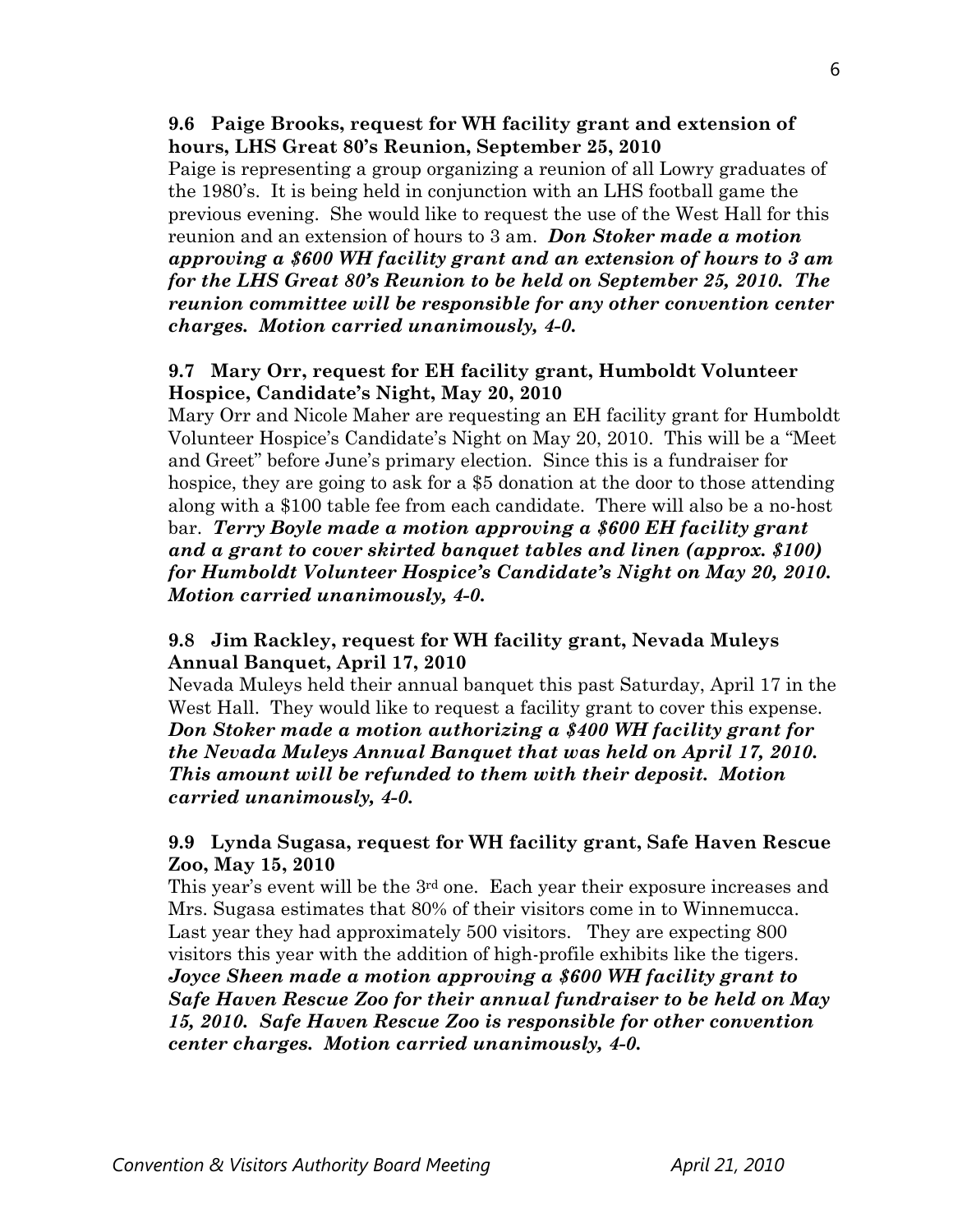#### **9.10 Tina Maestrejuan, request for extension of hours, Basque Festival Dance, June 12, 2010**

Pauline Salla-Smith is here for Tina to request this extension of hours, until 2 am, for their annual dance during the Basque Festival. *Don Stoker made a motion approving an extension of hours, until 2 am, for the Basque Festival Dance on June 12, 2010. Motion carried unanimously, 4-0.* 

# **9.11 Marc Page, Hot Creek Productions (proposed ranch hand rodeo finals), request for funding**

Mr. Page is producing a new event to be held at the Winnemucca Indoor Events Center on November 5-7, 2010 and is planning on this being an annual event. He is organizing a finals for ranch rodeo teams that are members of his Western States Ranch Rodeo Association and who compete at sanctioned rodeos throughout the year. With our Ranch Hand Rodeo in March being the first of the season, this would bring the best teams back to Winnemucca in November to compete against each other. Marc is only taking 30 teams from the rodeos he has sanctioned. These are the winning teams of 30 rodeos and they can only compete if they are members of the WSRRA. There will also be a sanctioned bronc riders competition. Mr. Page has already sold all of his vending space and has arranged for concessions. He is confident that this will be a successful event. *Don Stoker made a motion approving \$8,000 (\$4,000 grant, \$4,000 underwriting) in WCVA Cooperative Funding for the Western States Ranch Rodeo Association National Finals Rodeo to be held on November 5-7, 2010 at the Winnemucca Indoor Events Center. Motion carried unanimously, 4-0.* 

## **9.12 New WCVA Copier Lease Agreement**

The lease on our copier will be up soon. Kim would like to enter into a new lease for a copier that has the capability to do more of our event printing inhouse. With the advances that have been made since we got our current copier, the machine that Kim is considering should be able to handle these jobs. A copy of the proposal, along with specs on the new machine, were included in the board packets. The WCVA copier will go to Sheree at the fairgrounds. She will pay for each copy made. Her copier will go to the Indoor Events Center. *Terry Boyle made a motion authorizing Kim to enter into a 48-month lease agreement on a new Xerox copier. Motion carried unanimously, 4-0.* 

**9.13 Accommodation tax 9-month refund request, Smirnes (\$402)** 

**9.14 Accommodation tax 9-month refund request, Shuler (\$315)** 

**9.15 Accommodation tax 9-month refund request, Holden (\$338.91)**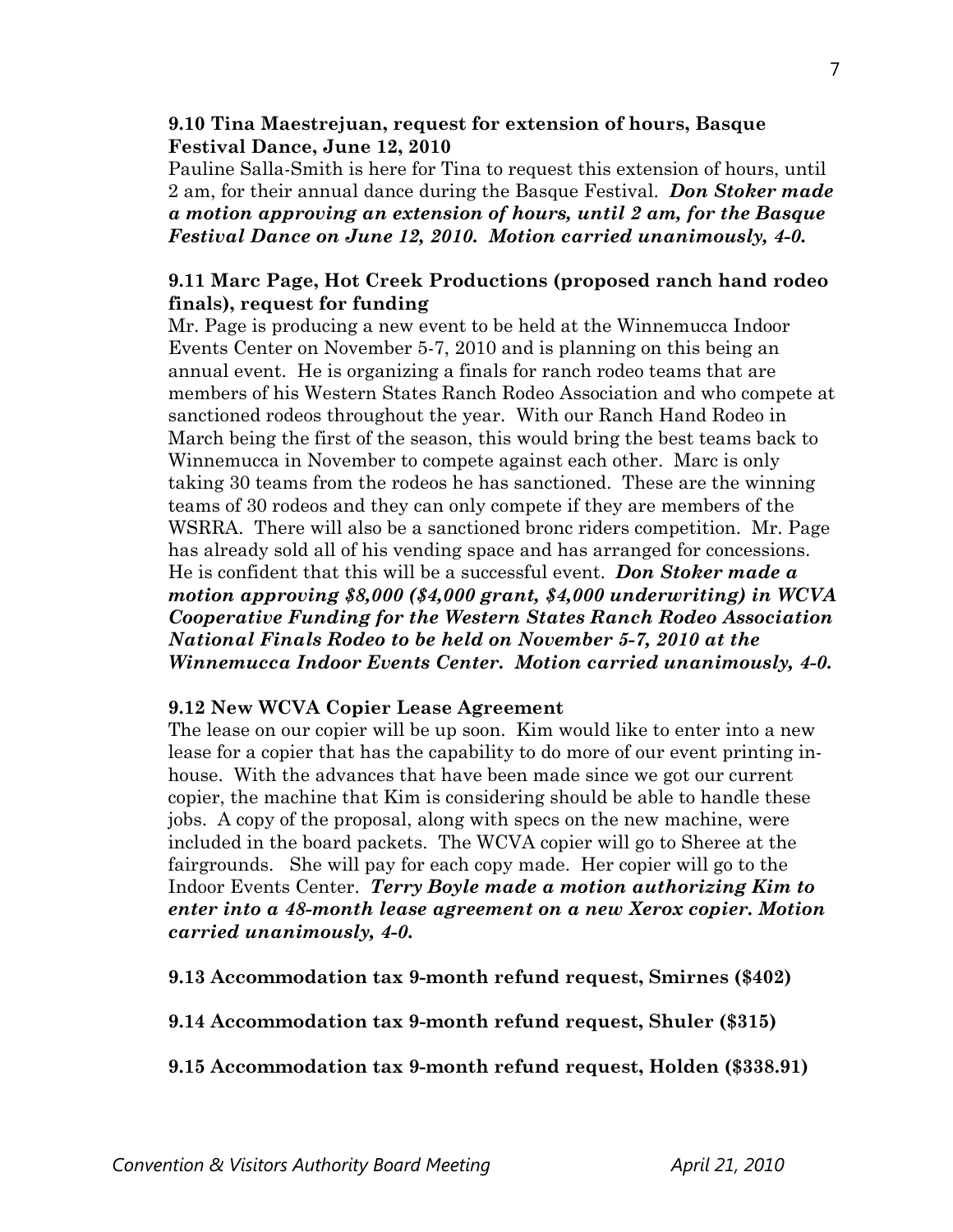# **9.16 Accommodation tax 9-month refund request, Newmont Mining Corp. (\$603)**

# **9.17 Accommodation tax 9-month refund request, Trowbridge (\$632.50)**

Andrew Smirnes (\$402), Richard Shuler (\$315), Larry Holden (\$338.91), Newmont Mining Corp. (\$603) and Don Trowbridge (\$632.50) have submitted receipts and the proper paperwork to receive this room tax rebate. *Don Stoker made a motion to approve the 9-month accommodation tax refunds for Andrew Smirnes, Richard Shuler, Larry Holden, Newmont Mining Corp. and Don Trowbridge. Motion carried unanimously, 4-0.* 

## **9.18 East Hall repairs & upgrades and possible grants status**

Kim met today with Steve West and Mayor Putnam and it appears that the East Hall will not be receiving any grant funding from the stimulus money that the city applied for. These funds will go to the city's lighting projects.

# **10. Director's Report.**

# **10.1 Financial reports on WCVA events**

Financial reports from the Tri-County Fair and Ranch Hand Rodeo were included in the board packets for review. The RHR report shows a preliminary gain of approximately \$900 from the 2010 event but Kim expects the event to lose about \$5,000 when we receive the last of the outstanding bills.

# **10.2 Senior Pro Rodeo Finals – possible contract extension**

Kim is still working on a proposal for the 2012 SPR Finals. This proposal will significantly reduce the cash funding and complimentary room nights we have provided compared to what they have received in recent years.

# **11. Secretary & Counsel, Monthly Report.**

## **11.1 Monthly report including compliances**

Mike presented Bill's report for April.

Bill did receive one complaint in the past month. This was from David Selesnick, the owner of Hi-Desert RV Park. Mr. Selesnick feels that he is losing business to the Events Complex RV Park, feels our price is undercutting his and would like to discuss this with the WCVA Board. Board members had no problem with him attending our next meeting but since the RV park at the Events Complex is owned by the county this is really a county issue.

# **11.2 Chamber of Commerce report**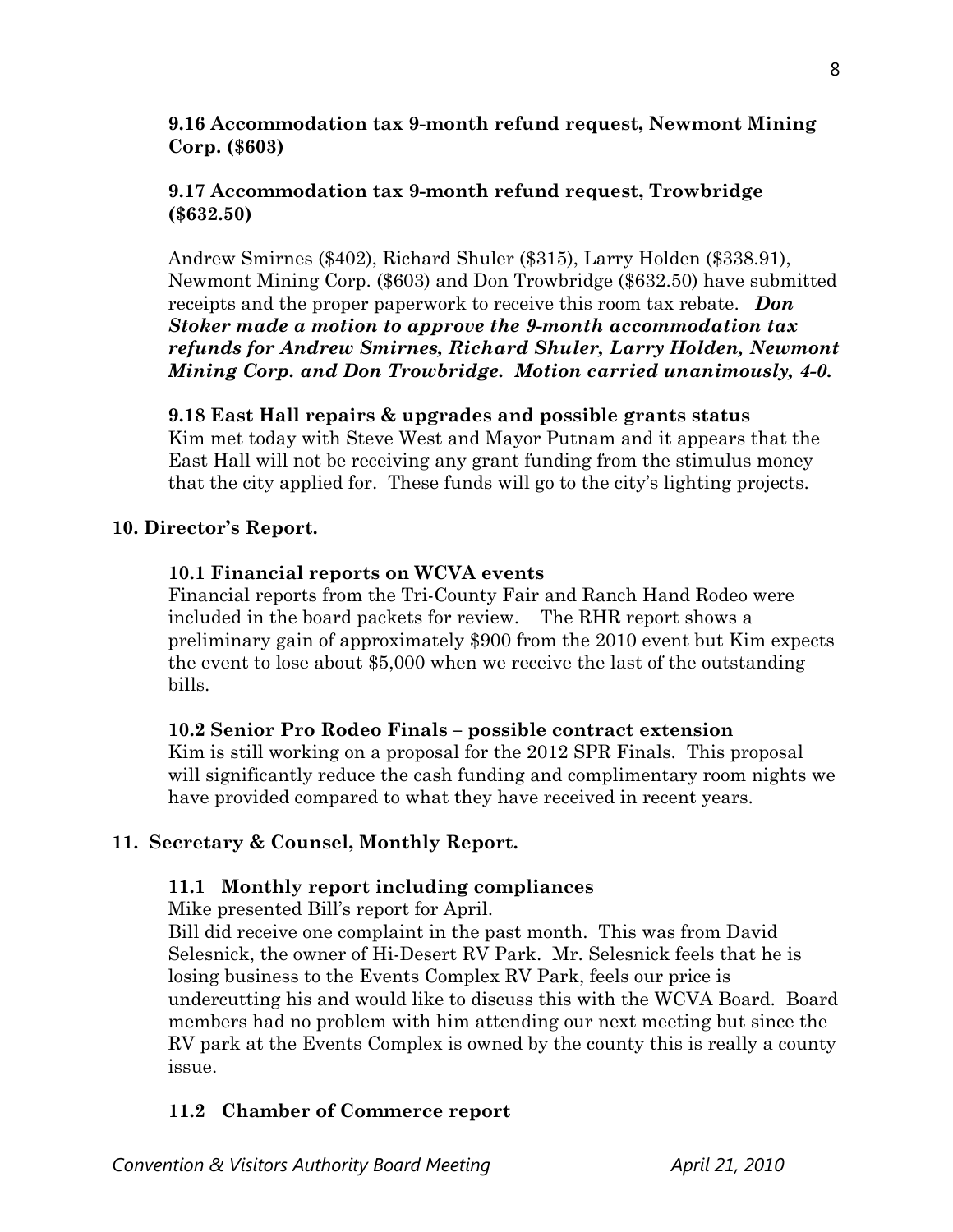Included in Bill's packet.

## **11.3 Report on delinquencies**

Included in Bill's packet.

# **11.4 Possible change of meeting date from May 19 to Thursday, May 20 to include annual budget hearing & adoption**

Nevada Revised Statutes requires that we have our public budget hearing on the 3rd Thursday in May. To avoid an additional meeting next month, Bill is proposing that this board change their regular meeting day for the month of May only to the 20<sup>th</sup> so that regular board business and the budget hearing  $\&$ adoption can be attended to on the same day. Mrs. Sheen asked if the meeting time could be adjusted too. She cannot make the 3 pm meeting time. Board members did not object to changing the meeting time to 4 pm. *Don Stoker made a motion changing the WCVA May meeting day to May 20, 2010 at 4 pm. This meeting will include the annual budget hearing & adoption. Motion carried unanimously, 4-0.* 

## **11.5 Propane car display update**

No report.

# **11.6 Confirming last meeting's action on electronic sign maintenance agreement**

Bill was here at the Convention Center at the time listed on the March agenda in case anyone appeared to discuss this agenda item. No one showed up.

# **11.7 Confirming last meeting's action on approval of FY 2011 Tentative Budget**

Bill was here at the Convention Center at the time listed on the March agenda in case anyone appeared to discuss this agenda item. No one showed up.

# *Don Stoker made a motion that the actions taken at the March 17, 2010 WCVA meeting listed above are confirmed. Motion passed unanimously, 4-0.*

# **12. Board Administrator.**

## **12.1 March financial reports**

Room taxes for March were down from last year.

## **12.2 Establish separate project reserve fund**

Kendall is waiting to get an opinion from the state on this item.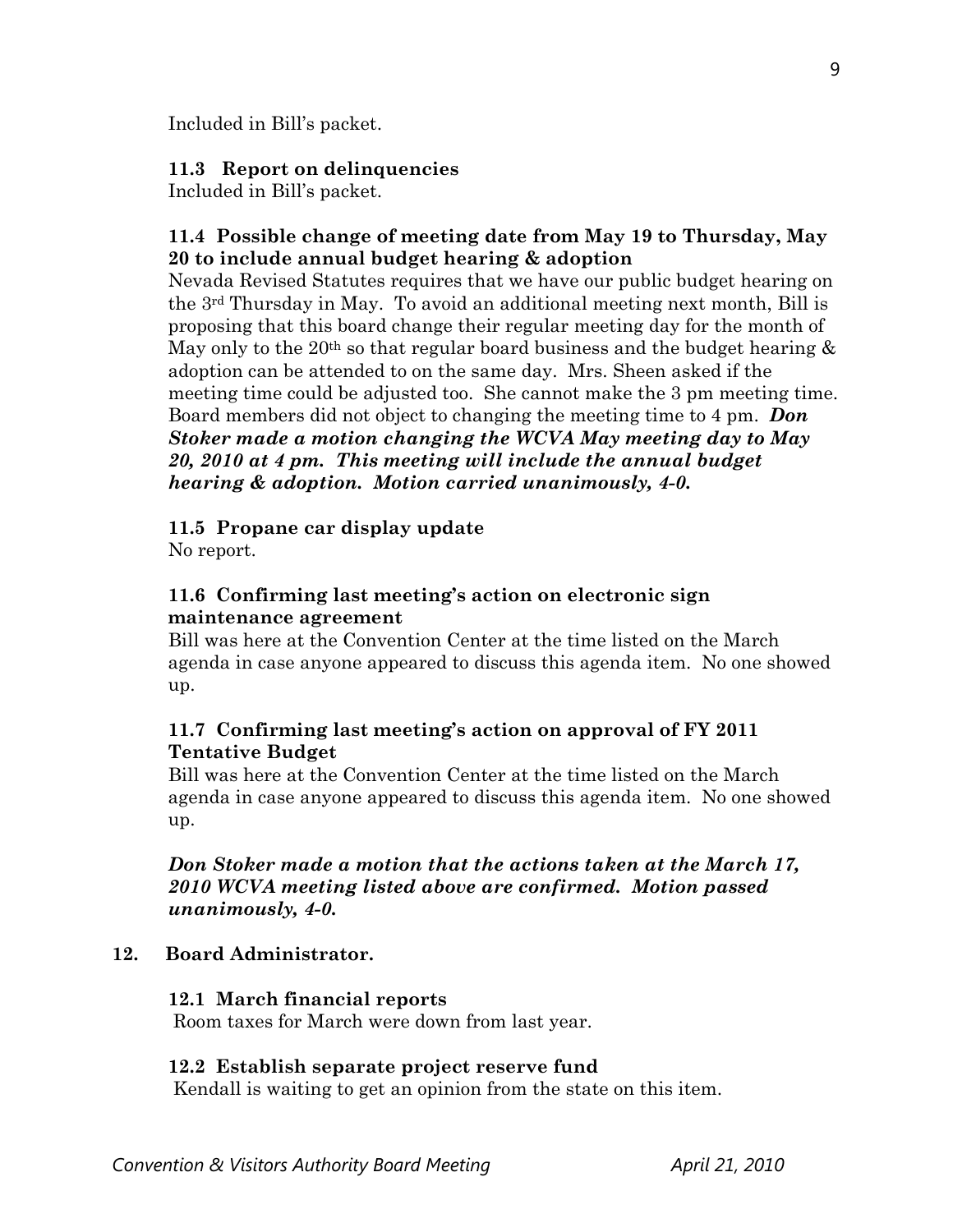## **12.3 Options to diversify cash investments**

Kendall spoke with 3 banks and is still waiting for their proposals. There are just not a lot of options out there that are secure and don't tie up funds for a specific amount of time. He will continue to work on this.

## **13. Other reports.**

# **13.1 Electronic sign**

The sign is not working and a part has been ordered. Nevada Advertising will repair it as soon as the part comes in.

# **14. Regular Business. Next Meeting. The Board confirmed the next regular meeting date of Thursday, May 20, 2010 at 4:00 pm.**

# **15. Adjourn.** *Don Stoker made a motion to adjourn this meeting. Motion carried unanimously, 4-0.*

The meeting was adjourned at 5:50 pm to the next regular meeting, or to the earlier call of the Chairman or to the call of any three (3) members of the Board on three (3) working days notice.

Respectfully submitted,

Shelly Noble

 $\begin{tabular}{c} \bf APPROVED ON \end{tabular} \begin{tabular}{c} \multicolumn{2}{c}{} \multicolumn{2}{c}{} \multicolumn{2}{c}{} \multicolumn{2}{c}{} \multicolumn{2}{c}{} \multicolumn{2}{c}{} \multicolumn{2}{c}{} \multicolumn{2}{c}{} \multicolumn{2}{c}{} \multicolumn{2}{c}{} \multicolumn{2}{c}{} \multicolumn{2}{c}{} \multicolumn{2}{c}{} \multicolumn{2}{c}{} \multicolumn{2}{c}{} \multicolumn{2}{c}{} \multicolumn{2}{c}{} \multicolumn{2}{c}{} \multicolumn{2}{c}{} \mult$ 

| As written |  |
|------------|--|
|            |  |

| $\operatorname{As\,corrected}$ |  |  |
|--------------------------------|--|--|
|                                |  |  |